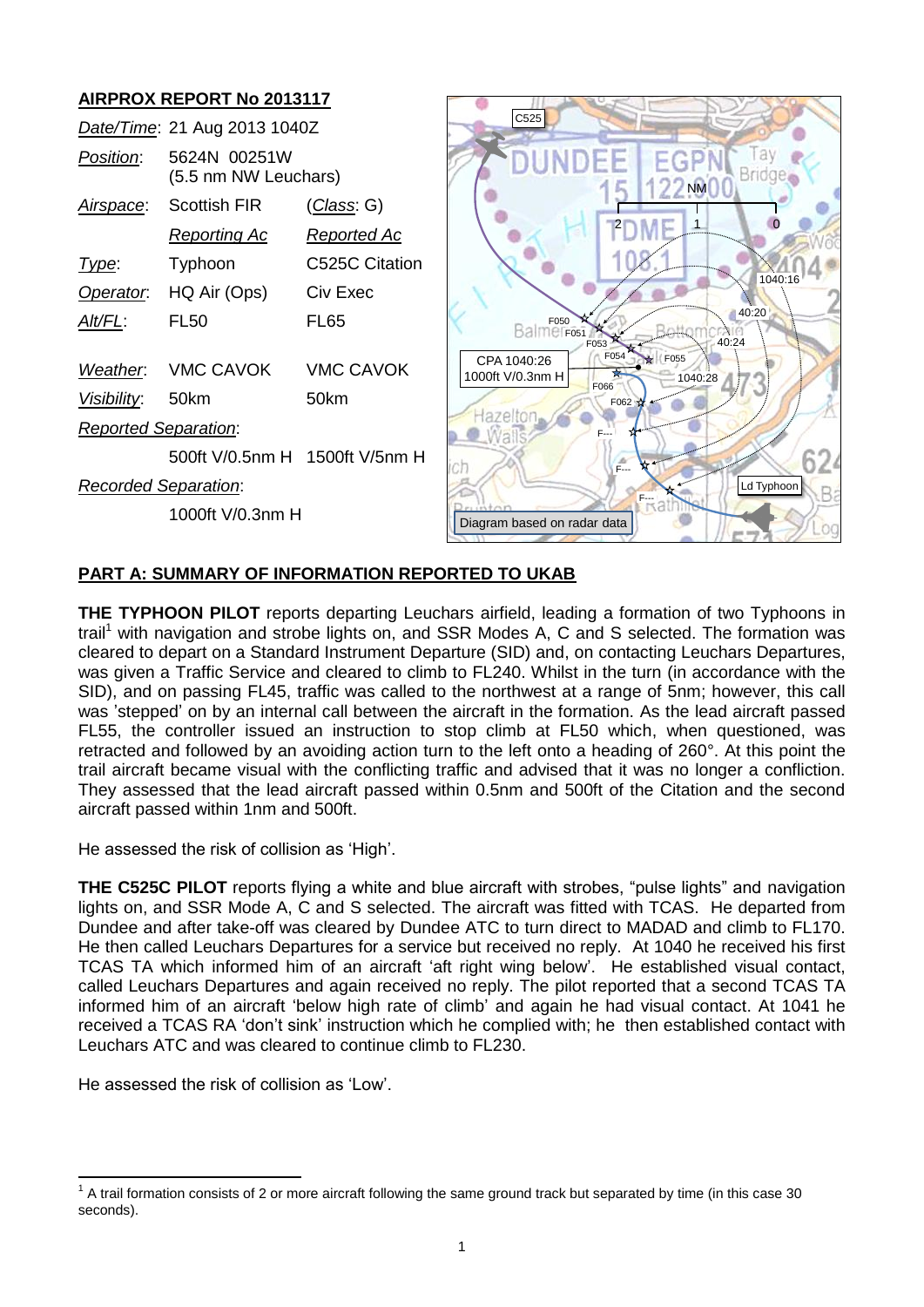**THE LEUCHARS DEPARTURES CONTROLLER** reports being the OJTI<sup>2</sup> with a trainee. He assessed the workload as medium-intensity but reported that the trainee was working 'close to capacity'. They received two pre-notes, a Citation from Dundee to join controlled airspace at MADAD at FL240, and a pair of Typhoons from Leuchars departing on an SID. The controller noted that he had never seen this combination of tracks before, but realised the potential for conflict and discussed it with the trainee; it was decided that a 'rolling' call would be requested from Dundee. Dundee duly rang through with the 'rolling' call and, again, the OJTI discussed the potential conflict with the trainee. The Typhoon pilots checked-in on frequency and Departures passed them Traffic Information on the Citation, which at this point was 5nm northwest. As the tracks got closer together, this Traffic Information was updated but the Typhoon formation's Mode C was not displayed on the radar (because of their climb rate he surmised). Because the Citation had a Mode C indication of FL55, the OJTI instructed the trainee to stop the Typhoon at FL50; however, almost immediately after this clearance was issued, the lead Typhoon's Mode C indicated FL60 (but had dropped out on the trailing aircraft) so the controller instructed the trainee to issue avoiding action. The pilot of the lead aircraft took the turn and then reported 'visual' with the Citation; the trailing aircraft remained on the SID. The Typhoon pilots then resumed their own navigation and, at the same time, the Citation crew checked-in on frequency.

He perceived the severity of the incident as 'Medium'.

**THE LEUCHARS SUPERVISOR** reports that he was carrying out administrative tasks at the supervisors desk at the time of the Airprox and did not witness the incident.

# **Factual Background**

The weather at Leuchars was recorded as follows:

METAR EGQL 210950Z 26010KT 9999 FEW022 SCT065 19/15 Q1016 BLU NOSIG METAR EGQL 211050Z 25011KT 9999 FEW025 SCT028 19/14 Q1016 BLU NOSIG

# **Analysis and Investigation**

# **Military ATM**

This incident occurred 5.8nm west-northwest of RAF Leuchars between a formation of 2 Typhoons and a Citation. The Typhoon formation was departing Leuchars in trail, in receipt of a Traffic Service from Leuchars Departures. The Citation pilot was operating under VFR, departing Dundee to the southeast pre-noted to Leuchars Zone but not yet in receipt of an ATS. All quoted heights/altitudes are based upon SSR Mode C from the radar replay unless otherwise stated.

Both crews reported VMC with 50km visibility. The Typhoon crew reported no cloud, whilst the Citation crew reported being 3000ft above cloud at FL65. The Leuchars Departures and Zone control positions were operating 'band-boxed', a standard configuration at RAF Leuchars, and was manned by a trainee and an OJTI. Neither the OJTI nor the trainee assessed the complexity of the task; however, at the time of the Airprox, Departures/Zone was providing ATS to one aircraft in addition to the Typhoon Formation; a Tutor operating approx 10nm southeast of Leuchars. The instructor related that they had been on console for approx 45min at the time of the Airprox, and that it had been a 'medium intensity session', albeit that the trainee 'was working close to capacity'. However, the instructor's assessment that the trainee had been 'working close to capacity' was based on their workload throughout the 45 min period, which encompassed a 'mass departure wave' from Leuchars, rather than during the Airprox incident sequence itself. The Airprox occurred at the end of the departure wave.

The incident sequence commenced at 1032:22 as Dundee ATC pre-noted the Citation to Leuchars Departures, departing Dundee Rwy 27, climbing to 2000ft, prior to turning left to track

 $\overline{a}$ 

<sup>2</sup> On-the-Job Training Instructor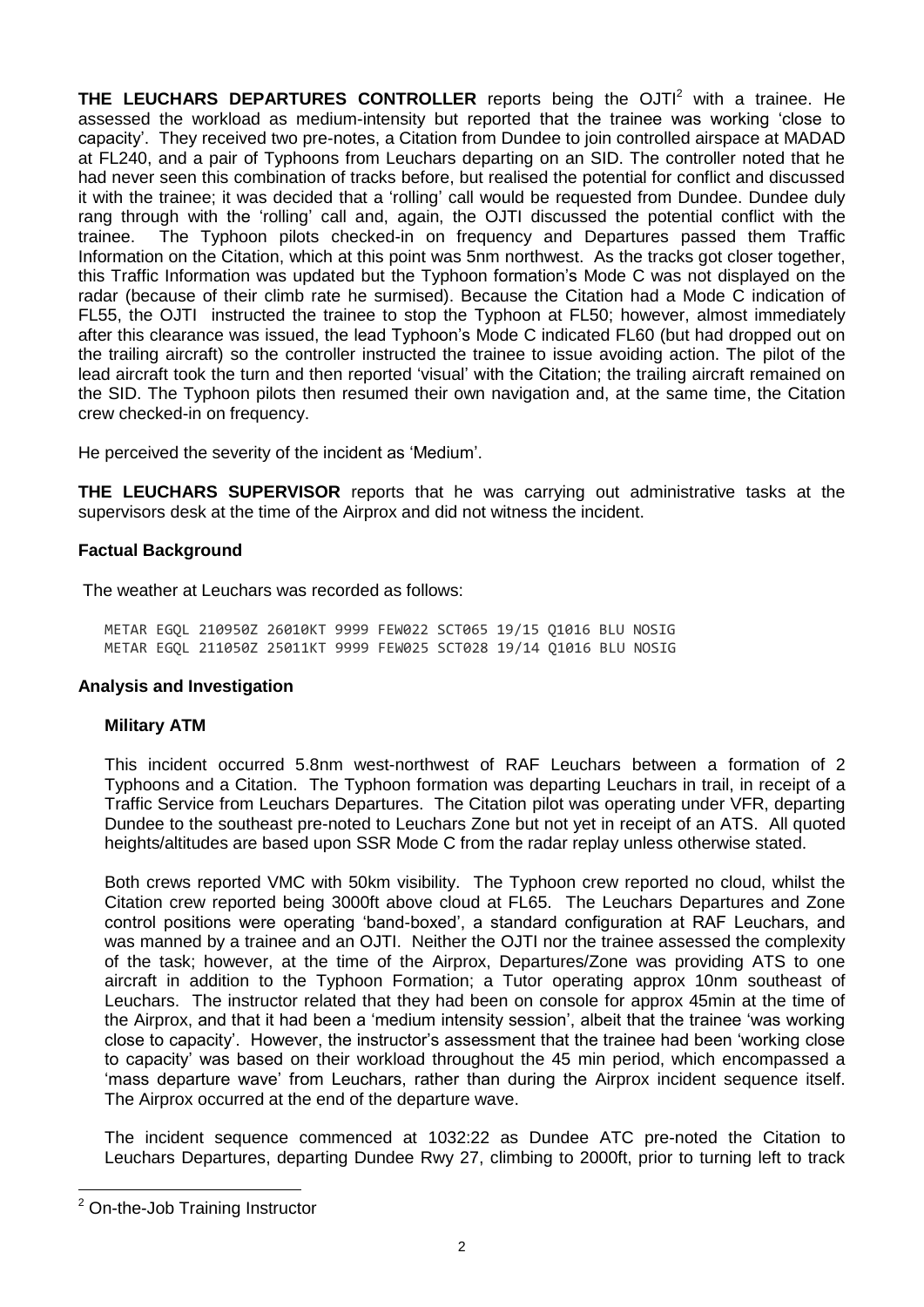approx 120° and climb to FL170 en-track MADAD (southeast of Leuchars). The landline exchange ended at 1033:06. Leuchars Departures did not request Dundee ATC to call them prior to releasing the Citation for departure; a process known as Call For Release (CFR).

The RAF Leuchars controller training handbook states that a CFR may be imposed by any controller to prevent aircraft departing into confliction where it is not possible or practical to amend an aircraft's departure clearance. It also highlights that an amendment to an aircraft's departure clearance is the 'normal method of resolving conflictions with MATZ transit traffic'. With regards to departures from Dundee, the Leuchars controller training handbook states that Leuchars ATC provides Dundee ATC with Traffic Information on any traffic that conflicts with Dundee IFR departures. A CFR may be issued by Leuchars ATC for Dundee IFR departures that conflict with Leuchars IFR traffic. Where the conflicting traffic is unknown, Dundee outbounds are not held by Leuchars, the release decision is made by Dundee ATC.

Originally, the Typhoon formation had been pre-noted to Leuchars Departures as departing singly on a SID1; however, between 1034:51 and 1035:03, Leuchars Tower advised Leuchars Departures that this had been amended such that the 2 Typhoons would depart as a formation, albeit in trail. SID 1 for RW26 at RAF Leuchars is to 'climb on runway track 2000, then right onto track 070° climbing to FL240'. Leuchars Departures did not place a CFR against the Typhoon formation's departure.

The Leuchars Departures instructor reported that in the 6 years that he had controlled at RAF Leuchars they had 'never witnessed this combination' of departure profiles from Dundee and Leuchars; however, he did appreciate that they had 'the potential to conflict with each other'. Because it was an unusual scenario, [he] highlighted the possible confliction to the [trainee]'. In so doing the Leuchars Departures instructor asked the trainee to confirm the location of MADAD and confirm the type of profile that the Citation would follow; both of which the trainee was able to do. The Leuchars Departures instructor then asked Approach to request from Dundee ATC 'a rolling call for [Citation c/s] and again prompted the [trainee] to be aware of the potential confliction'. The instructor subsequently related that they did not consider that there was a requirement to place a CFR on either the Citation or the Typhoon Formation because the rolling call from Dundee, alongside the distance between Dundee and Leuchars, would give them time to assess the situation and put a course of action in place. He further related that he had determined 3 options that could have been effected to resolve the potential confliction, but that his error was in assuming, rather than checking, that the trainee had made similar plans.

Between 1036:00 and 1036:14, Leuchars Approach contacted Dundee ATC to request a 'rolling call' on the Citation. During the landline exchange with Dundee ATC, Leuchars Approach was asked "*so is he* [the Citation]*, is he released*?" Whilst the landline to Dundee ATC was open, Leuchars Approach can be heard to ask Leuchars Departures "*is he released*?" Although Leuchars Departures' response was not recorded, Leuchars Approach then replied to Dundee ATC saying, "*yeah, he is released, we just need a rolling call*", which was acknowledged.

At 1037:53, Dundee ATC rang Leuchars, with the call answered by Leuchars Approach, advising them that the Citation was "*rolling now*"; the landline exchange ended at 1037:57. Although the Leuchars Departures instructor's recollection was that this notification was made co-incident with the Typhoon formation being cleared to take-off, the Typhoon Formation were cleared for take-off slightly later at 1038:07. Following the rolling call from Dundee ATC, the Leuchars Departures instructor recalled prompting the trainee again 'to be aware of the potential confliction' between the Citation and the Typhoon formation.

The Citation was first visible on NATS radars at 1038:36, 1nm West of Dundee, indicating a climb through 1600ft; it is reasonable to argue that the Citation would have been detected by Leuchars' surveillance radar before this time. At 1039:12, 1.6nm West of Dundee, the Citation commenced a slow left turn onto southeast tracking towards MADAD.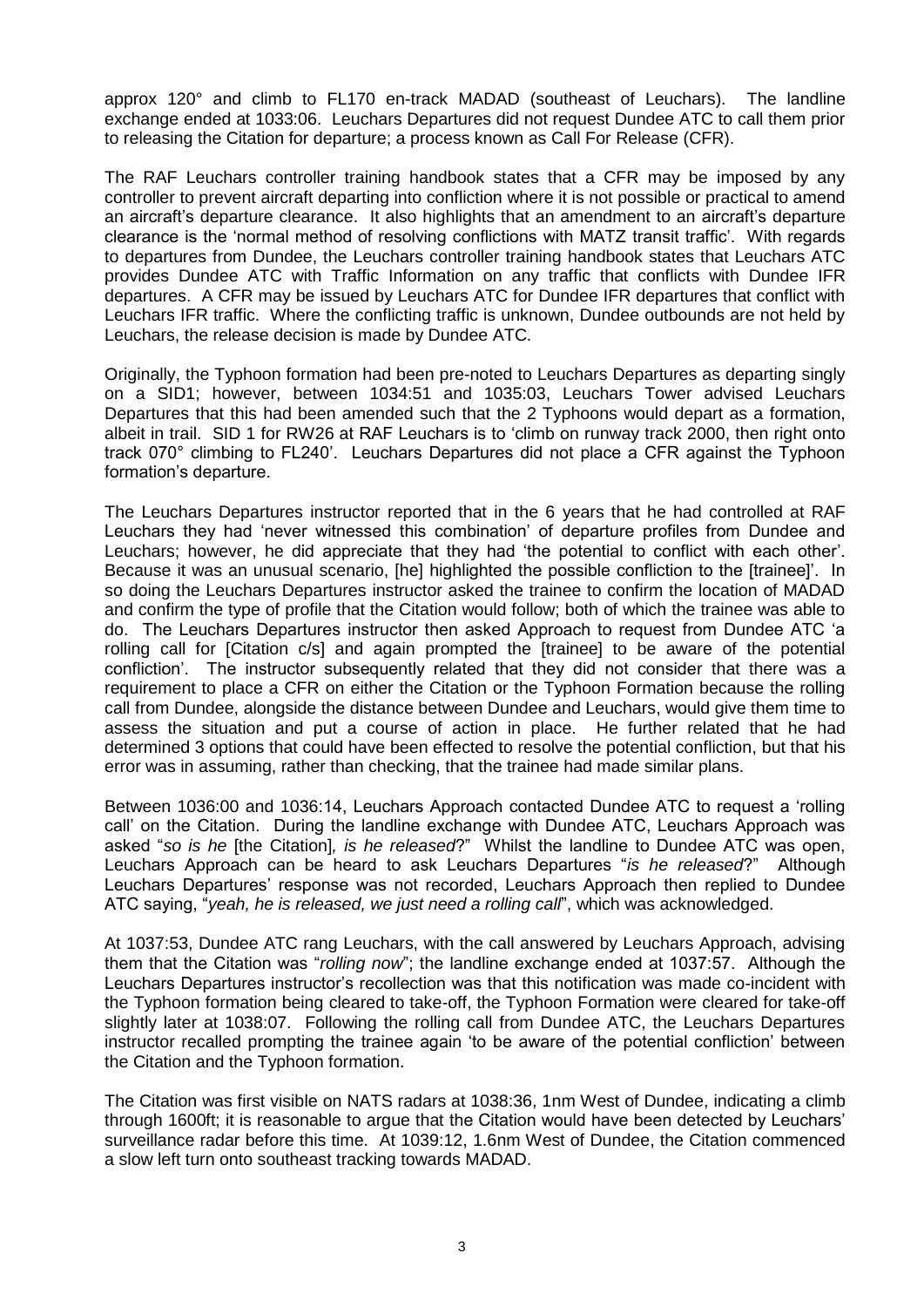The Typhoon pilots left Leuchars Tower's frequency at 1039:29, subsequently contacting Leuchars Departures/Zone at 1039:31, advising that they were "*airborne, SID 1, request Traffic Service*." The formation was identified, a Traffic Service was applied and they were instructed to "*climb flight level 2-4-0*." Although the Typhoon formation was not yet visible to NATS radars, the Citation was 8.6nm west-northwest of RAF Leuchars, indicating a climb through 3100ft and continuing the left turn, passing through south-southwest. The Citation crew was not yet in communication with Leuchars Departures. Figure 1 depicts the position of the Citation in relation to Leuchars at 1039:31; SSR 3A 2021 was the Citation.



Figure 1: Incident Geometry at 1039:31

At 1039:46, as Leuchars Departures' transmission to the Typhoon formation ended, the Citation pilot made his initial call on VHF to Leuchars; however, the final 2-3 secs of this transmission was 'stepped on' by the Typhoon formation's acknowledgement of the instruction to climb to FL240. The Leuchars Departures instructor reported that 'due to [Typhoon Formation lead aircraft's c/s] rate of climb, there was no height read out on radar. [Citation c/s] had a height read out of 055 and climbing so he instructed the [trainee] to stop [Typhoon Formation c/s] off at FL50'. Around 5 secs after the Typhoon Formation's transmission, at 1039:58, Leuchars Departures passed them Traffic Information on the Citation, advising them "*traffic north-west, 5 miles, tracking south-east, er, stop climb* [1½ sec pause] S*top climb flight level 5-0*."

During this transmission, at 1040:08, the Typhoon Formation became visible to NATS surveillance radars. Figure 2 depicts the incident geometry at this point; SSR 3A 7411 was the lead aircraft in the Typhoon Formation, the trail Typhoon had not yet been detected by NATS radars.



Figure 2: Incident Geometry at 1040:08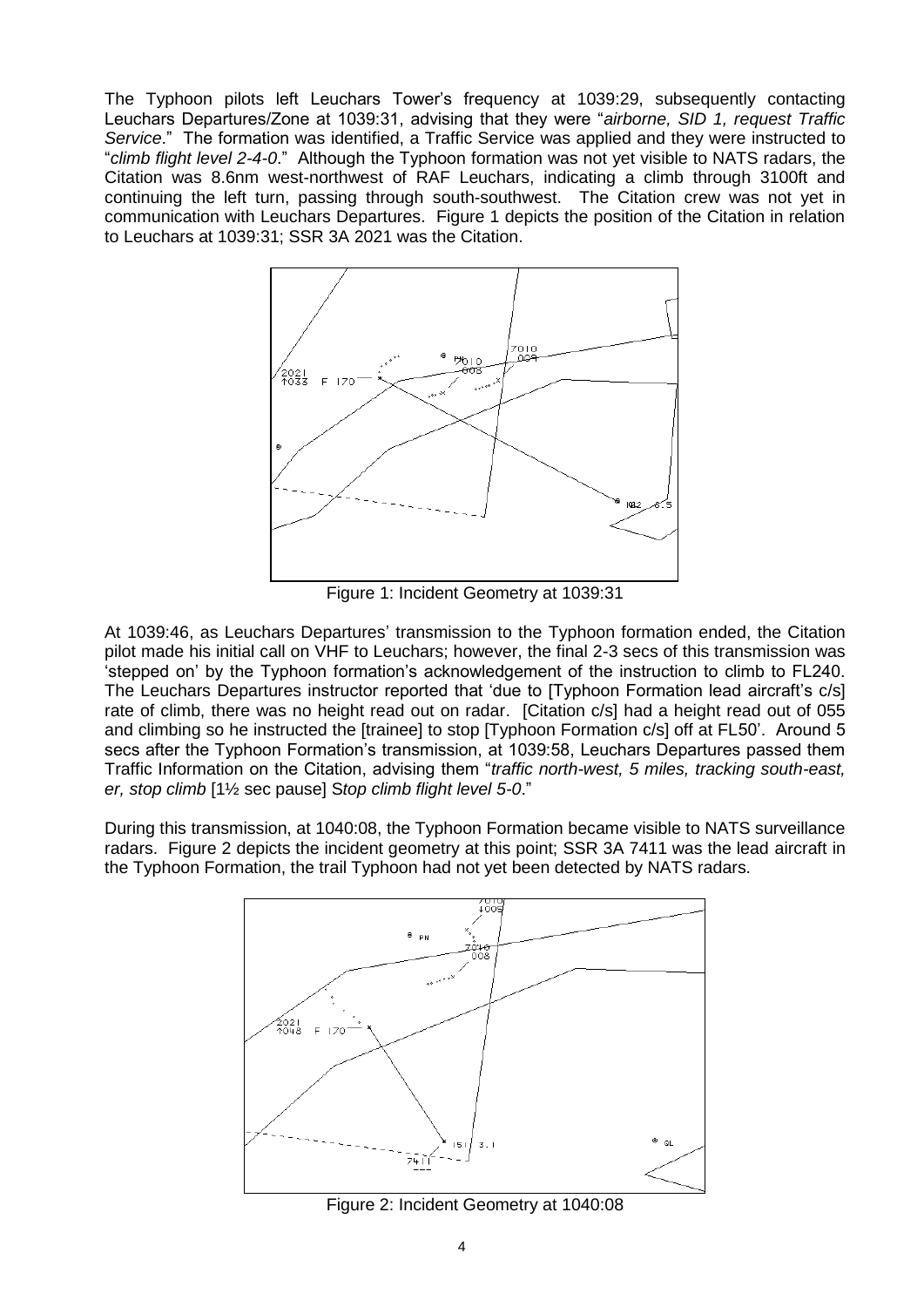The Typhoon pilots reported their perception that 10-seconds elapsed between Leuchars Departures providing Traffic Information on the Citation and instructing the Typhoon formation to "*stop climb*." Whilst this perception was not borne out by the R/T transcript, the Typhoon formation leader also reported that the Traffic Information element of the transmission from Leuchars Departures was 'stepped on by an internal call' within the formation, and that they were 'passing FL55 [when they] were advised to stop climb FL50'.

In response to Leuchars Departures' instruction to "s*top climb flight level 5-0*"; the Typhoon formation leader transmitted "*again for* [Typhoon formation c/s]." Based on the R/T and the pilot's DASOR, BM SPA contends that the pilot had probably asked Leuchars Departures to 'say again' but the initial part of the transmission was clipped. The Leuchars Departures instructor reported that almost immediately after passing the stop-climb instruction, the Typhoon formation leader's SSR Mode C indicated passing FL60. The OJTI then instructed the trainee 'to give avoiding action to [the Typhoon formation] because the Mode C had dropped out on the trail aircraft, so there was no indication of what height separation there was from [Citation c/s] and both aircraft were converging'. Thus, in reply to the Typhoon formation's request to 'say again', Leuchars Departures stated "[Typhoon formation c/s] *disregard, traff…*"[Typhoon formation c/s] *avoiding action, turn left immediately heading 2-6-0 degrees, traffic north, 1 mile, tracking southeast, indicating 1000 feet below*." Figure 3 depicts the incident geometry at the point when Leuchars Departures starts to pass deconfliction advice and highlights, for reference, a point that is 4nm from the Leuchars Aerodrome Reference Point, on the RW26 extended centreline.



Figure 3: Incident Geometry at 1040:13

In reply, at 1040:25, one of the Typhoon pilots advised Leuchars Departures "*visual, no factor*". Based on the report of the Typhoon formation leader, it was the trail Typhoon pilot that made this transmission. The CPA between the lead Typhoon and the Citation occurred between sweeps of the radar at 1040:26 with 0.4nm lateral separation and around 1000ft vertical separation existing. Figures 4 and 5 depict the incident geometry at 1040:24 and 1040:28, with the radar sweeps either side of the CPA; SSR 3A 7421 was the trail Typhoon of the formation. In Figure 5 it appears that the lead Typhoon has followed the deconfliction advice passed by Leuchars Departures. The CPA between the trailing Typhoon and the Citation occurred at 1040:37, as the Typhoon passed 0.9nm south of the Citation, co-altitude with it.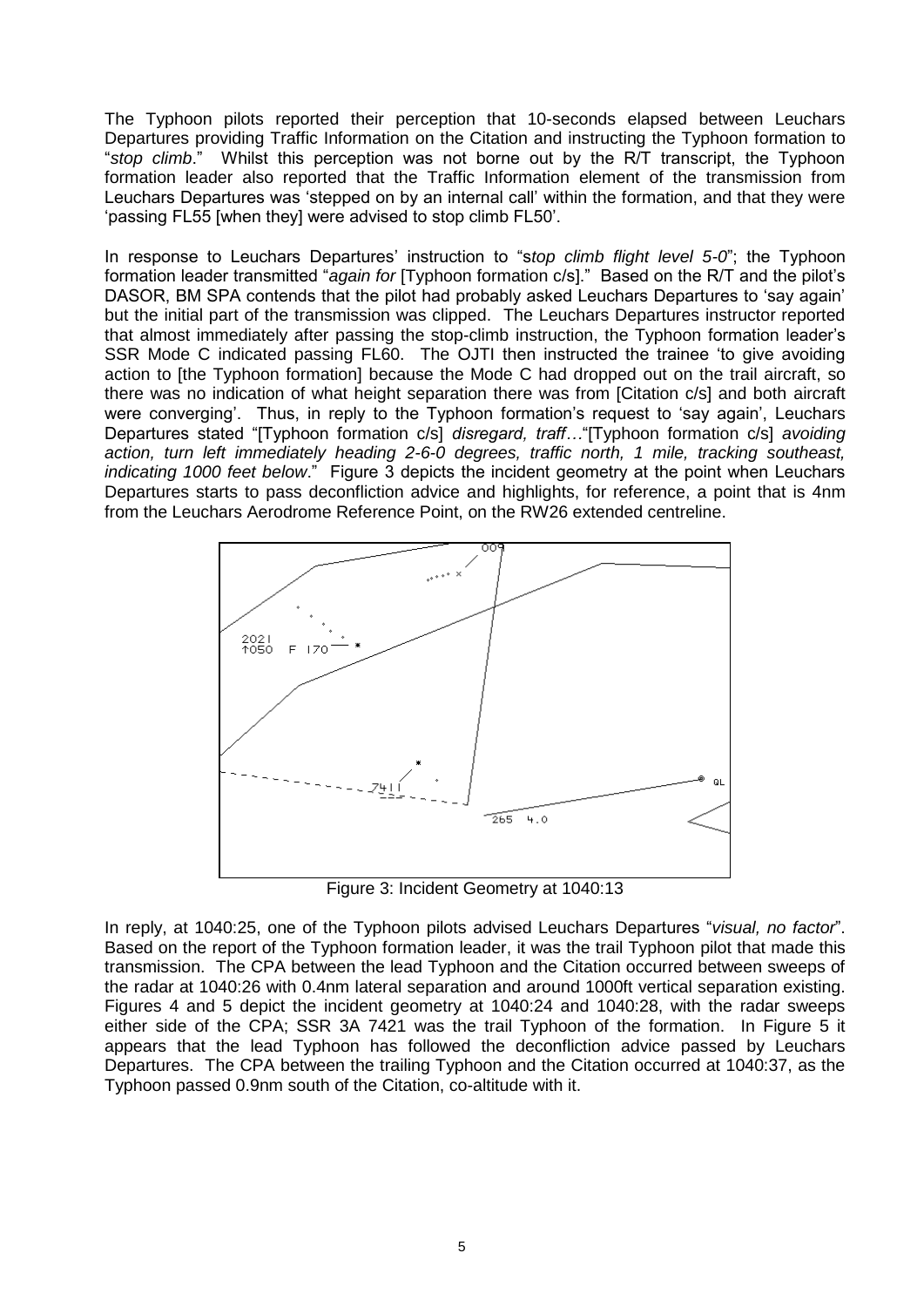

Figure 4: Incident Geometry at 1040:24



Figure 5: Incident Geometry at 1040:28

It is clear from the narrative supplied by the Leuchars Departures OJTI that the controlling team was aware of the potential conflict between the Typhoon formation and the Citation very early in the incident sequence. It is also clear, based on analysis of the RT transcript, that until 1039:39 when Leuchars Departures instructed the Typhoon formation to "*climb flight level 2-4-0*", the opportunity existed for a number of control measures to have been put in place which may have prevented the conflict. The initial error was, as related by the Leuchars Departures instructor, that he assumed that the trainee had planned how to deal with the confliction. The point at which Leuchars Departures lost the ability to prevent the Airprox was when the trainee instructed the Typhoon Formation to "*climb flight level 2-4-*0" and the instructor did not intervene to amend that instruction. Assessing the point of intervention is a critical task for instructors and is based on a number of factors, including their experience and training. In this instance, the point of intervention was missed and, due to the Typhoon formation's rate of climb, the subsequent action to stop their climb was ineffective. The lateral avoiding action instruction passed by Leuchars Departures at 1040:13, prompted by the instructor and adopted by the formation leader succeeded in breaking the conflict, albeit with reduced safety margins.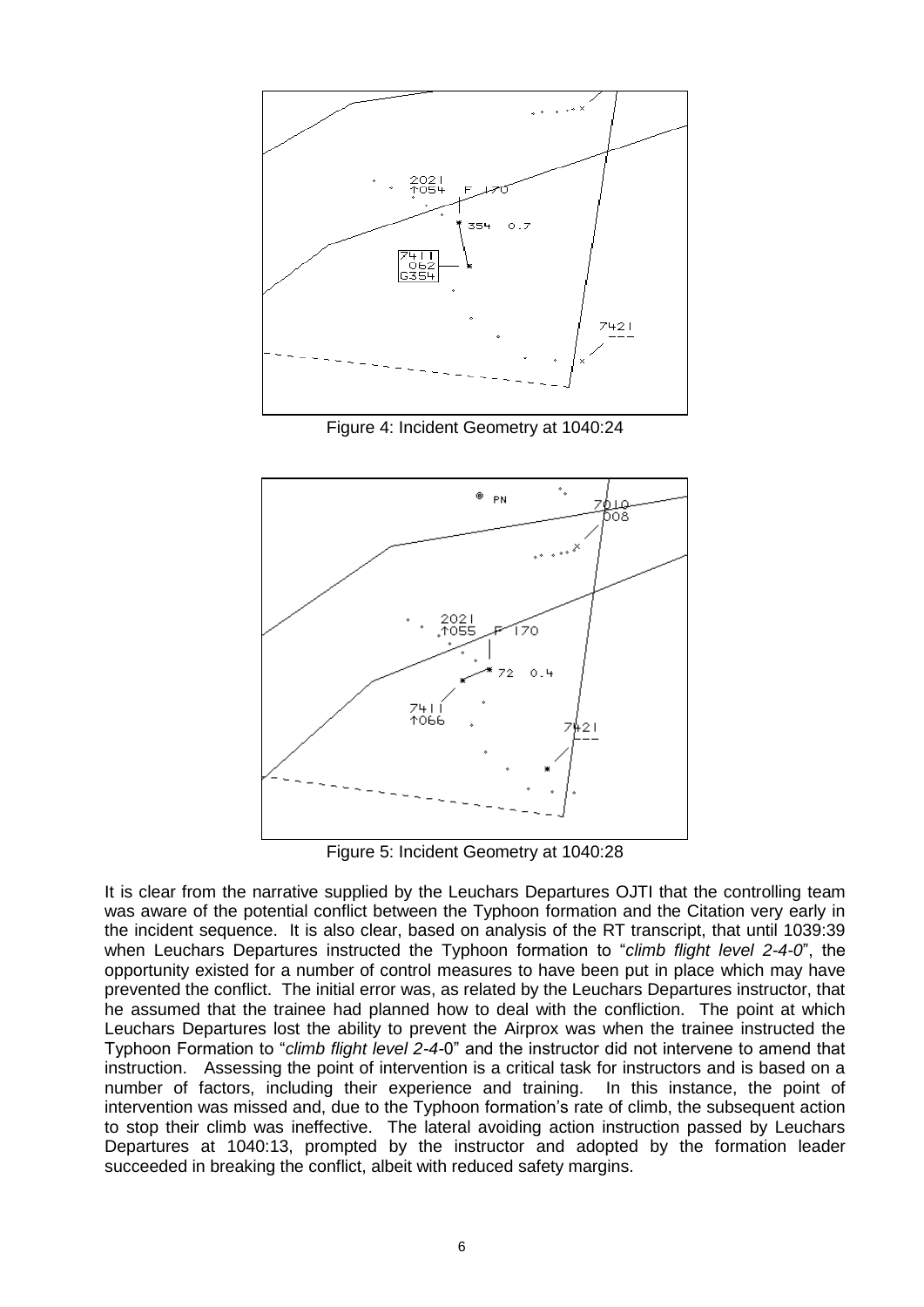BM SPA continues to highlight methods of 'good practise' in the supervision of trainees through the RAF ATM<sup>3</sup> and ASACS<sup>4</sup> STANEVAL<sup>5</sup> teams. Further work is being undertaken by the RAF ATM Force, taking into account the training conducted by, and experienced within, other ANSP<sup>6</sup>s, to understand whether training provision needs to improve and, if so, how. To support this, BM SPA commissioned an academic study to examine the HF related to the monitoring of trainee controllers and to develop a 'tool box' for use by supervisory personnel; this work is expected to be completed by Dec 13.

# **Comments**

# **HQ Air Command**

The potential for confliction was identified by Leuchars ATC well before the event, yet the coordination actions were limited to an information call between Leuchars and Dundee. The subsequent sequence of events then put the Leuchars trainee controller in a predicament for which he/she was not prepared. The absence of timely intervention by either the Leuchars ATC instructor or the Supervisor left the trainee struggling to direct the Typhoons out of conflict. In addition, internal communication between the Typhoons during this critical phase of flight may well have prevented the Typhoon pilots from having earlier warning of the situation.

### **Summary**

A Typhoon formation and a Citation flew into conflict at 1040 on 21<sup>st</sup> August 2013, 5nm northwest of RAF Leuchars. Both elements were operating VFR in Class G airspace and were pre-noted to the Leuchars Departures Controller. At the time of the Airprox, the Typhoon formation was in trail and receiving a Traffic Service in a climbing turn to FL240 on a SID; the Citation was climbing to FL170, but not yet identified, on track from Dundee to controlled airspace to the southeast of Leuchars. The Citation received two TCAS TAs, and then an RA, and became visual with the Typhoons following these prompts. The Leuchars Departures controller gave Traffic Information and then avoiding action to the Typhoon pilots; whilst the lead aircraft took the avoiding action, the trail Typhoon became visual with the Citation. The recorded CPAs were 0.4nm horizontally and 1000ft vertically between the lead Typhoon and the Citation, and 0.9nm horizontally and 0ft vertically for the second Typhoon.

# **PART B: SUMMARY OF THE BOARD'S DISCUSSIONS**

Information available included reports from the pilots of both ac, transcripts of the relevant RT frequencies, radar photographs/video recordings, reports from the air traffic controllers involved, and reports from the appropriate ATC and operating authorities.

The Board first considered the actions of the pilots concerned, and concluded that they had done all that could be reasonably expected of them in adhering to their cleared flight profiles, and reacting in a timely manner when given Traffic Information and avoiding action. On a minor note, the CAA Flt Ops Rep noted that although the Citation pilot had reported that he had received a "don't sink" RA, in fact this was incorrect terminology and in all likelihood he would have received a 'maintain' or 'monitor' height instruction.

The Board then went on to consider the actions of the Leuchars Departures controllers and considered that the root cause of the Airprox lay in their lack of effective coordination between the Citation's Dundee departure and the Typhoons' SID; ATC members opined that there had been ample opportunity for them to have prevented this Airprox if they had formulated and enacted a plan in a timely manner. At the most basic level, had the controllers requested a "Call for Release" from Dundee (an accepted procedure between Dundee and Leuchars ATC) instead of a rolling call, they would have given themselves sufficient time to implement avoiding instructions. Furthermore, a

<sup>&</sup>lt;u>a</u><br><sup>3</sup> Air Traffic Management<br><sup>4</sup> Air Sunreillense and Co

Air Surveillance and Control System

<sup>5</sup> Standards and Evaluation

<sup>&</sup>lt;sup>6</sup> Air Navigation Service Providers